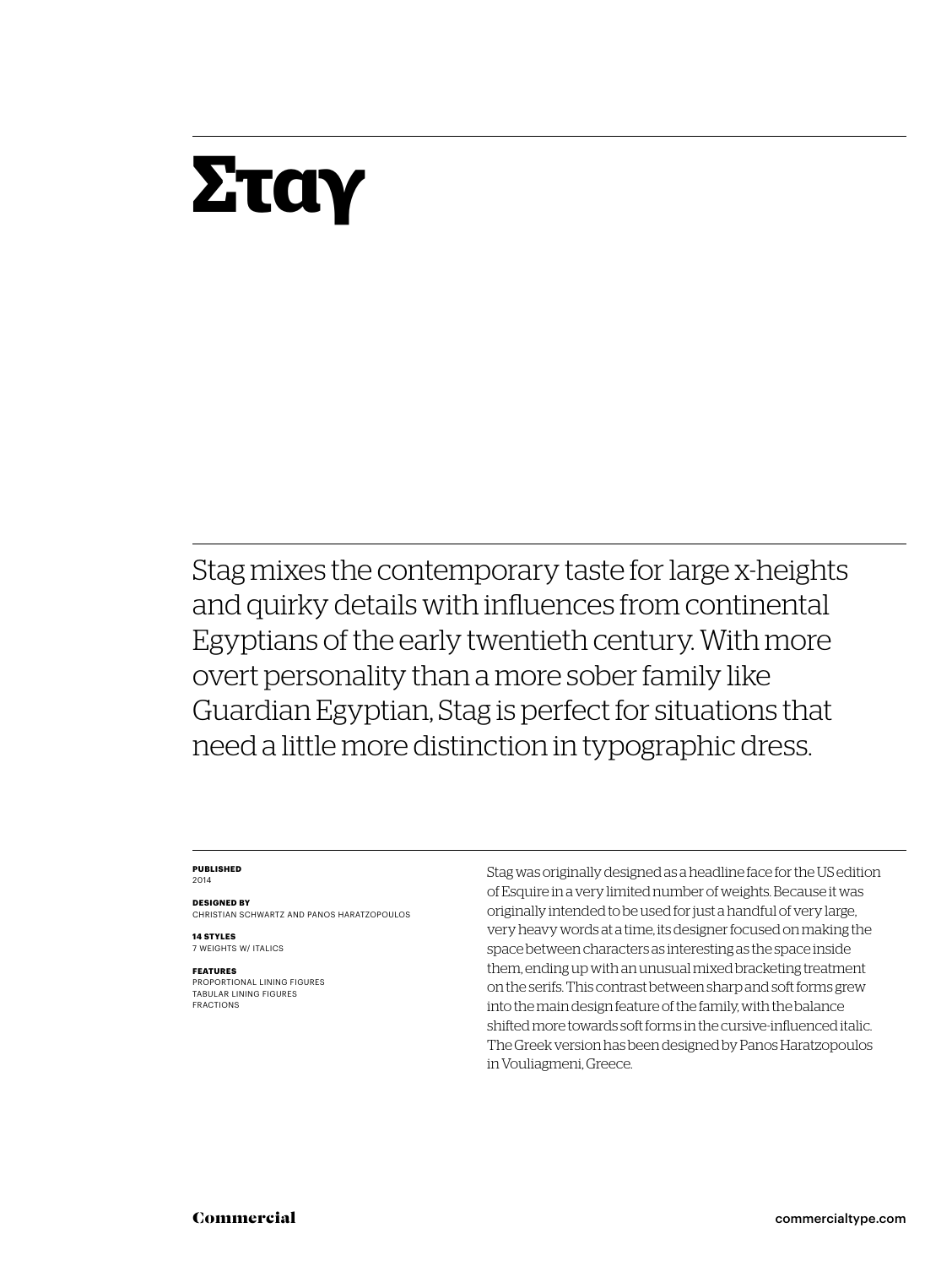Stag Greek Thin *Stag Greek Thin Italic* Stag Greek Light *Stag Greek Light Italic* Stag Greek Book *Stag Greek Book Italic* Stag Greek Medium *Stag Greek Medium Italic* **Stag Greek Semibold** *Stag Greek Semibold Italic* **Stag Greek Bold** *Stag Greek Bold Italic* Stag Greek Black *Stag Greek Black Italic*

Rather than using ambiguous names like "Pro", "World" or "WGL" for our font files with extended language support, we have devised a simple way to denote which alphabets are supported in complex families like Stag.

| LC.<br>Latin + Cyrillic  | Font files with LC in the family name support our full standard range of<br>languages that use the Latin alphabet, plus languages that use Cyrillic,<br>including Russian, Ukranian, Belorussian, Serbian, and Bulgarian. |  |  |
|--------------------------|---------------------------------------------------------------------------------------------------------------------------------------------------------------------------------------------------------------------------|--|--|
| $L_G$                    | Font files with LG in the family name support our full standard range of                                                                                                                                                  |  |  |
| Latin + Greek            | languages that use the Latin alphabet, plus monotonic Greek.                                                                                                                                                              |  |  |
| <b>LCG</b>               | Font files with LCG in the family name support our full standard range of                                                                                                                                                 |  |  |
| Latin + Cyrillic + Greek | languages that use the Latin, Cyrillic, and Greek alphabets.                                                                                                                                                              |  |  |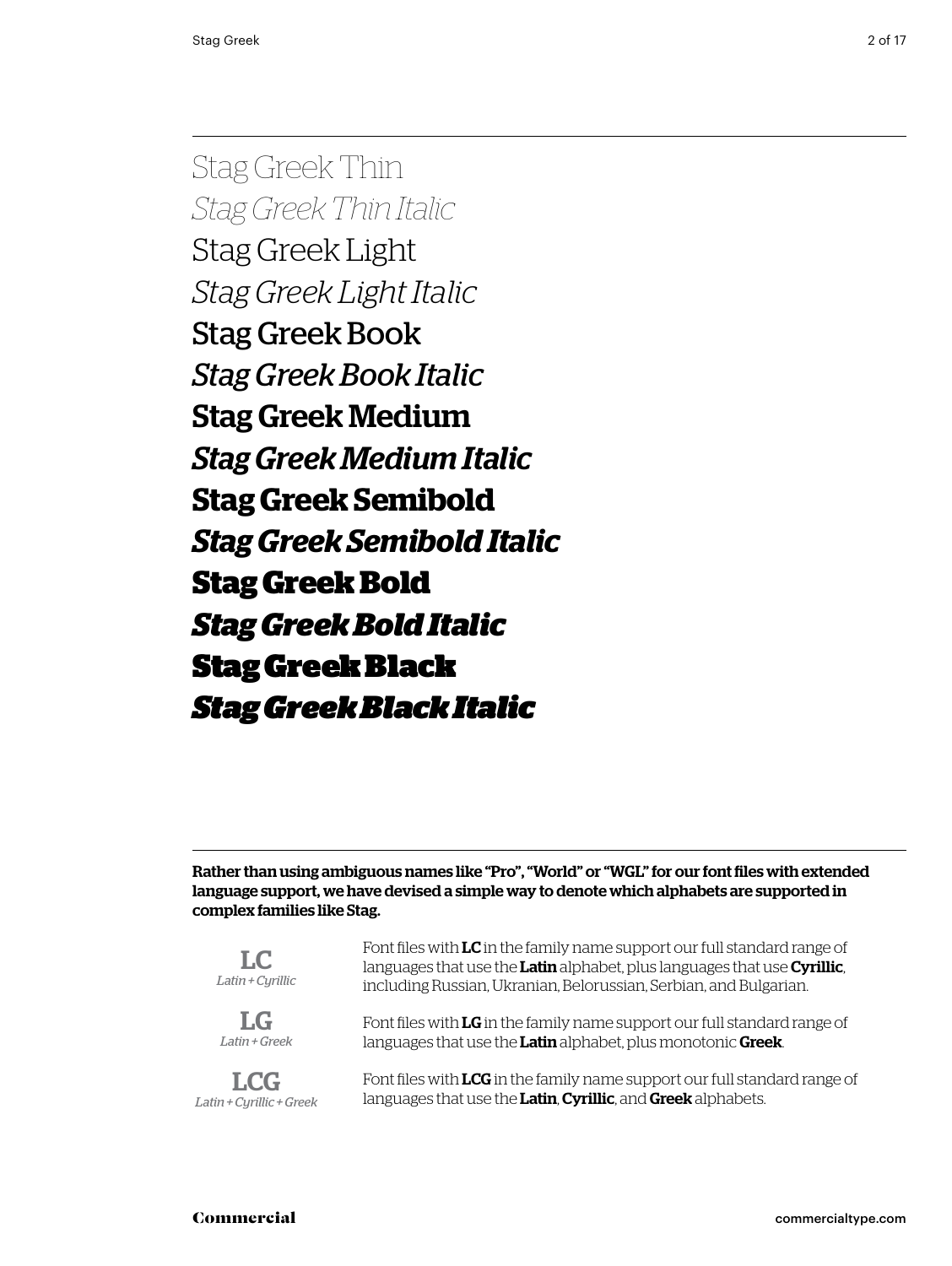

*Κατάστασης Σημαντικότερα* Stag Greek Thin italic, 70 Pt

## ΑΠΟΛΕΙΧΘΕΙ Ι Ιληροφορίες Stag Greek light, 70 Pt

# *ΑΝΤΙΣΤΑΣΗΣ Μυθολογικών*

Stag Greek light italic, 70 Pt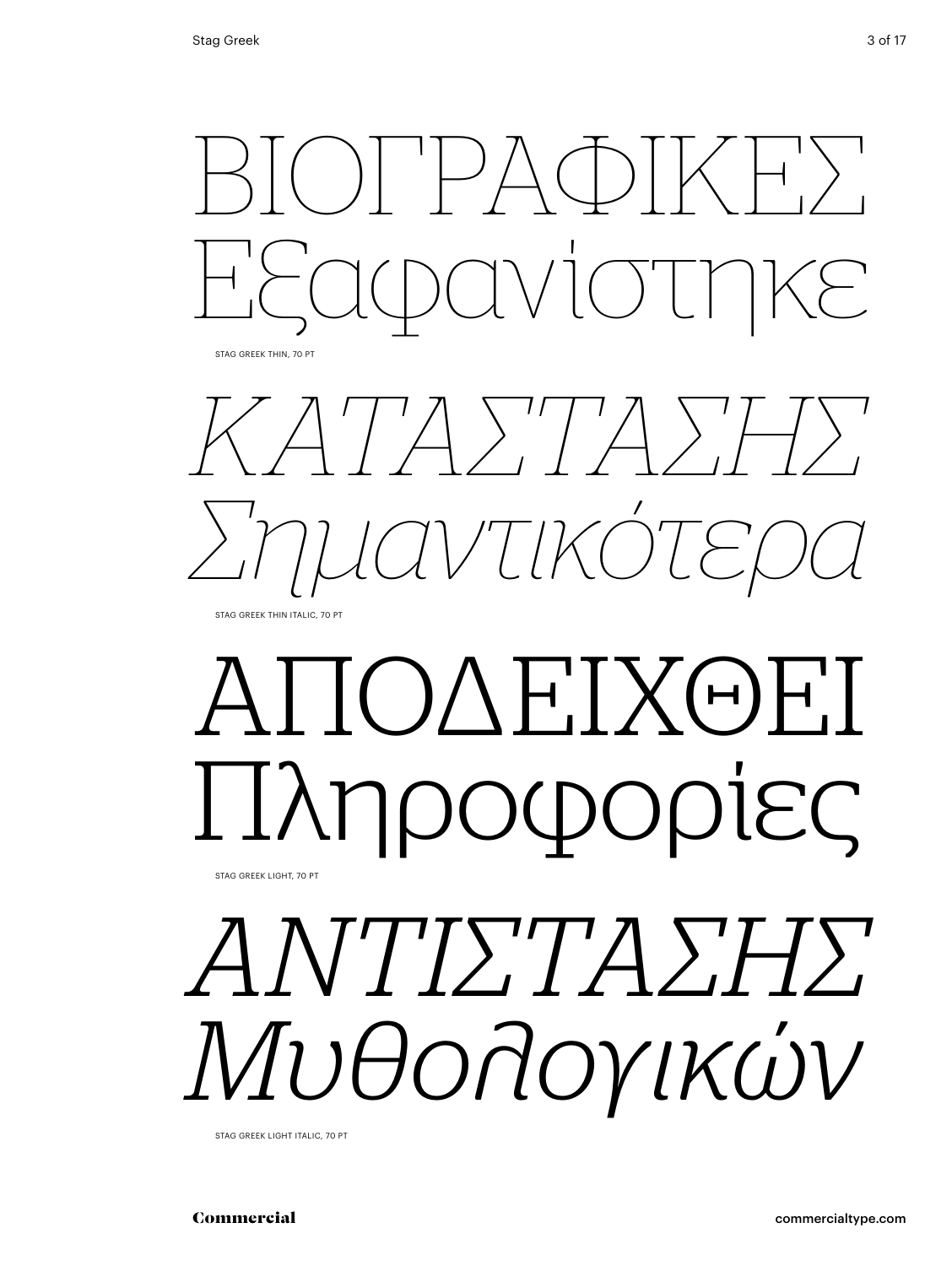# ΜΕΤΑΒΟΛΕΣ Ωκεανοπλοΐα

Stag Greek book, 70 Pt

## *Προσέγγιση Τροπόσφαιρα* STAG GREEK BOOK ITALIC, 70 PT

# ΒΑΣΙΖΟΝΤΑΙ Τοποθετείται

Stag Greek medium, 70 Pt

# *Στρώματος Επιστημονική*

Stag Greek medium italic, 70 Pt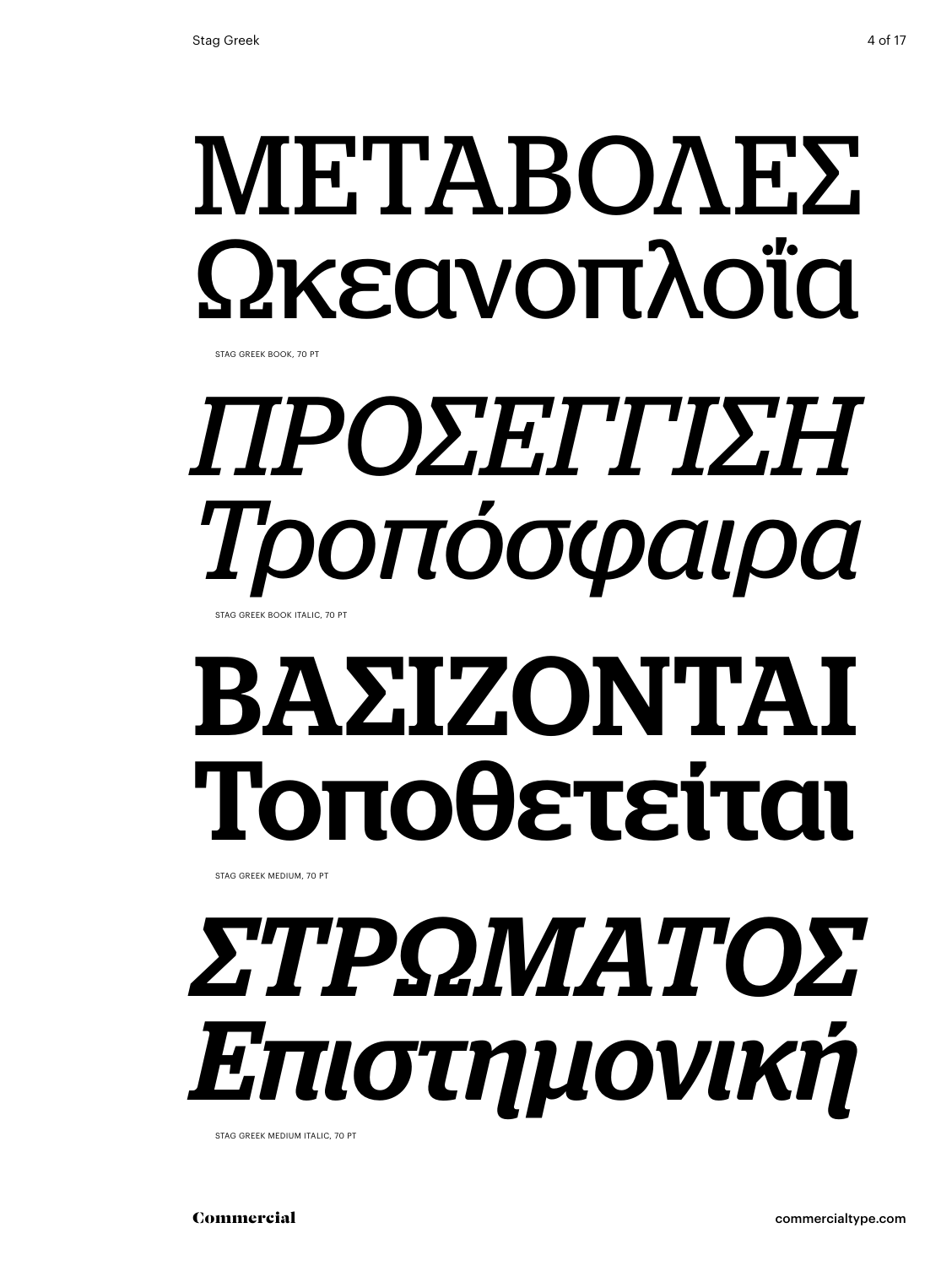## **φιλοσοφια Ονομάσθηκε** Stag Greek semibold, 70 Pt

# *Αλληγορία Περιλάμβανε*

Stag Greek semibold italic, 70 Pt

## **Ιδιαίτερες Αυξομείωση** STAG GREEK BOLD, 70 PT



Stag Greek bold italic, 70 Pt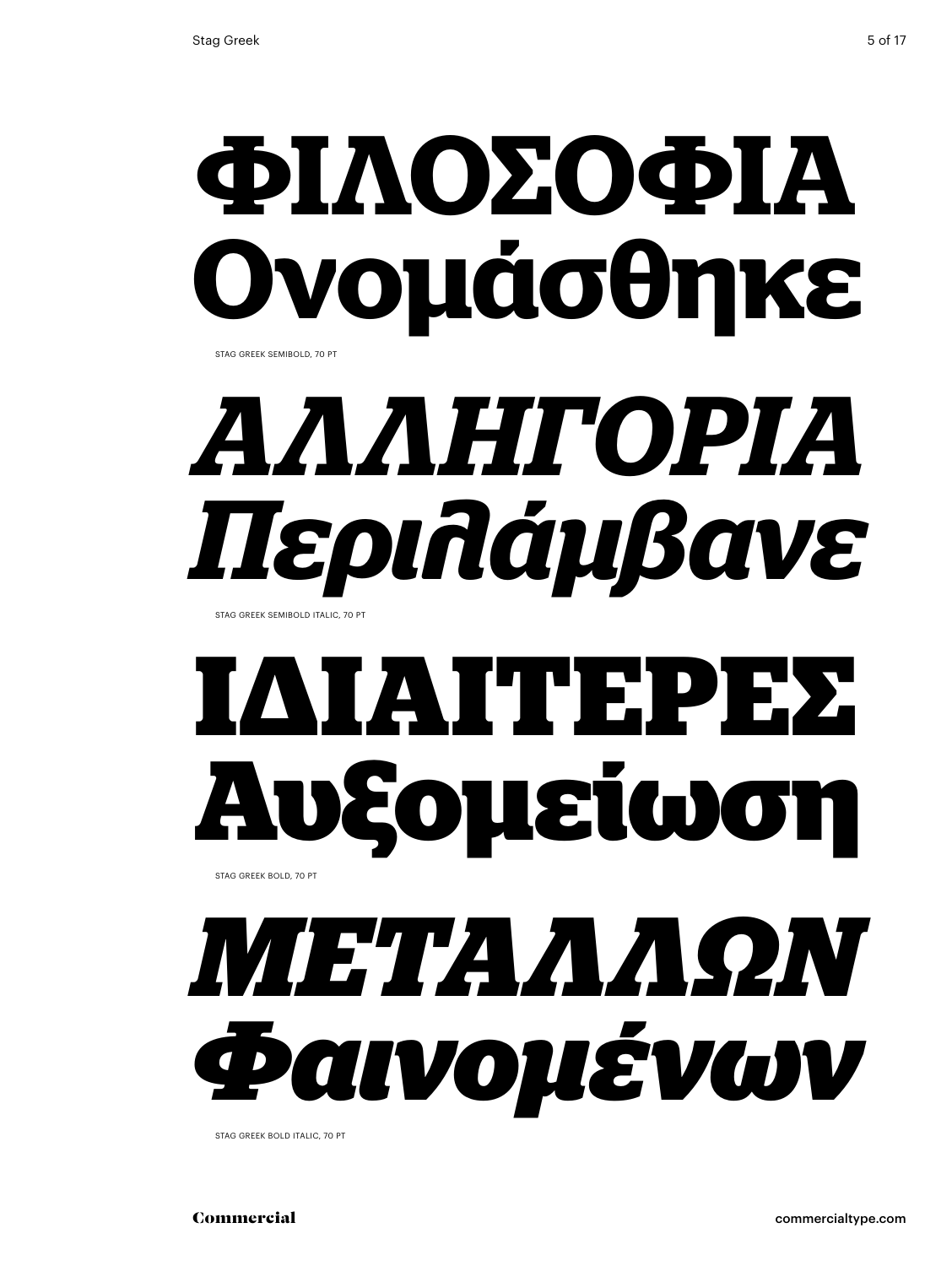

Stag Greek black, 70 Pt



# ΕΛΑΧΙΣΤΕΣ Μεταβλητές

Stag Greek black, 70 Pt



Stag Greek black italic, 70 Pt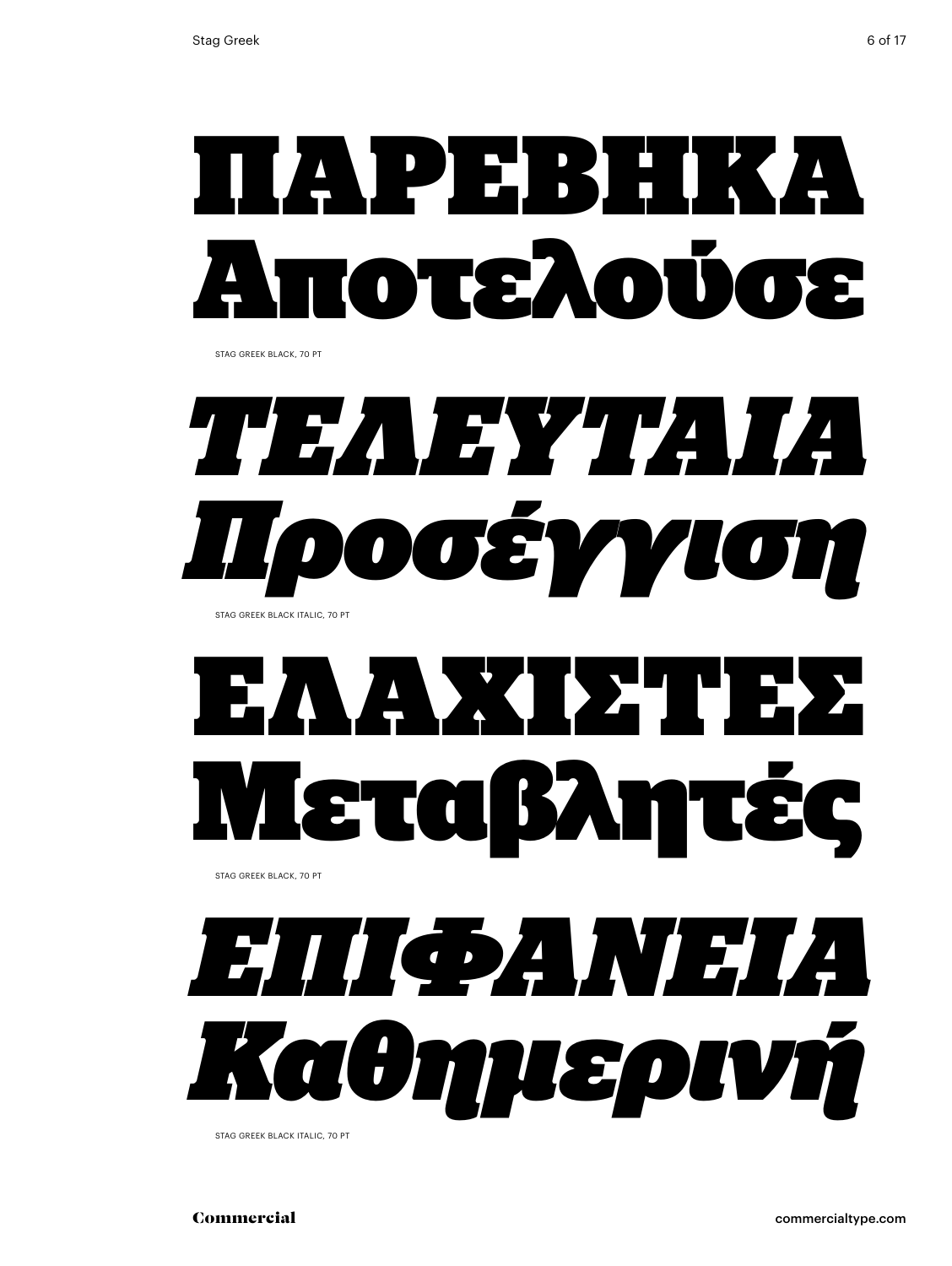

Είναι κατασκευασμένος ΕΊΝΑΙ ΤΕΣΣΕΡΑ ΦΟΡΕΣ *Υπήρχε στην αρχαιότητα* Stag Greek light, light italic, 40 Pt

### Και όπως ο ίδιος γράφει ΠΟΛΥ ΑΡΓΟΤΕΡΑ ΑΠΟ *Χρονολογείται γύρω στο*

STAG GREEK BOOK, BOOK ITALIC, 40 PT

### Τα κατώτερα στρώματα ΥΠΑΡΧΟΥΝ ΟΜΩΣ ΚΑΙ *Είναι μια μινωική γραφή*

Stag Greek medium, medium italic, 40 Pt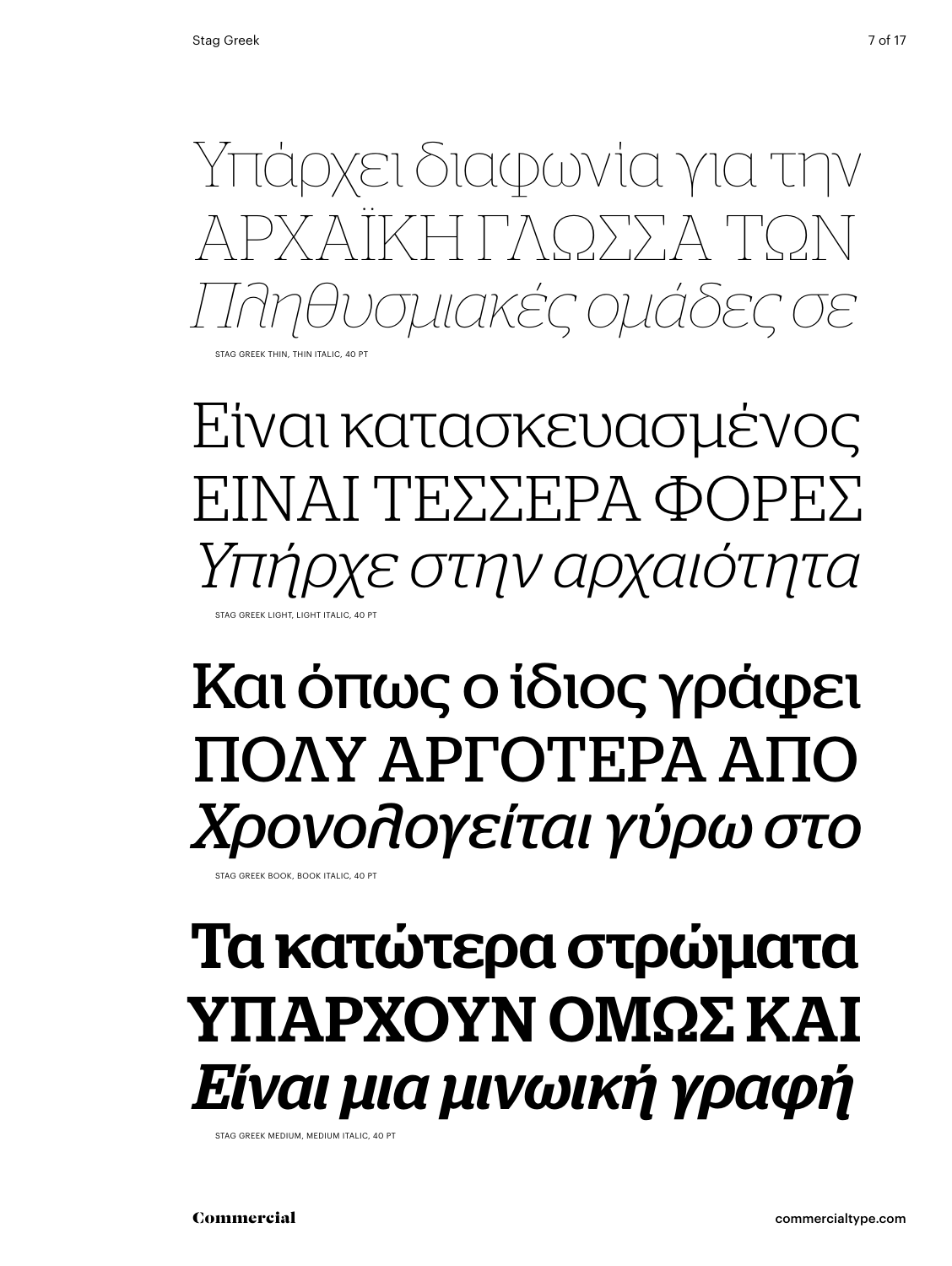### **Χρονολογήθηκαν στην ΚΑΙ ΕΧΟΥΜΕ ΣΗΜΕΡΑ** *Πολύ αργότερα από την*

STAG GREEK SEMIBOLD, SEMIBOLD ITALIC, 40

### **Φέρει στο πάνω μέρος Φτιαχτεί ως γραΦή** *Επιλέχθηκε η εταιρεία*

Stag Greek bold, bold italic, 40 Pt

#### Αναπόφευκτα λοιπόν ΒΕΙΑ ΠΑΡΑΣΤΟΝ ΠΕΡΙΣΟΥ Е n olfactory odyssey Stag Greek black, 40 Pt

### *Εξέλιξη αυτή υπάρχει Ιδιαίτεροικλάδοι Echo vowel syllabary*

STAG GREEK BLACK ITALIC, 40 PT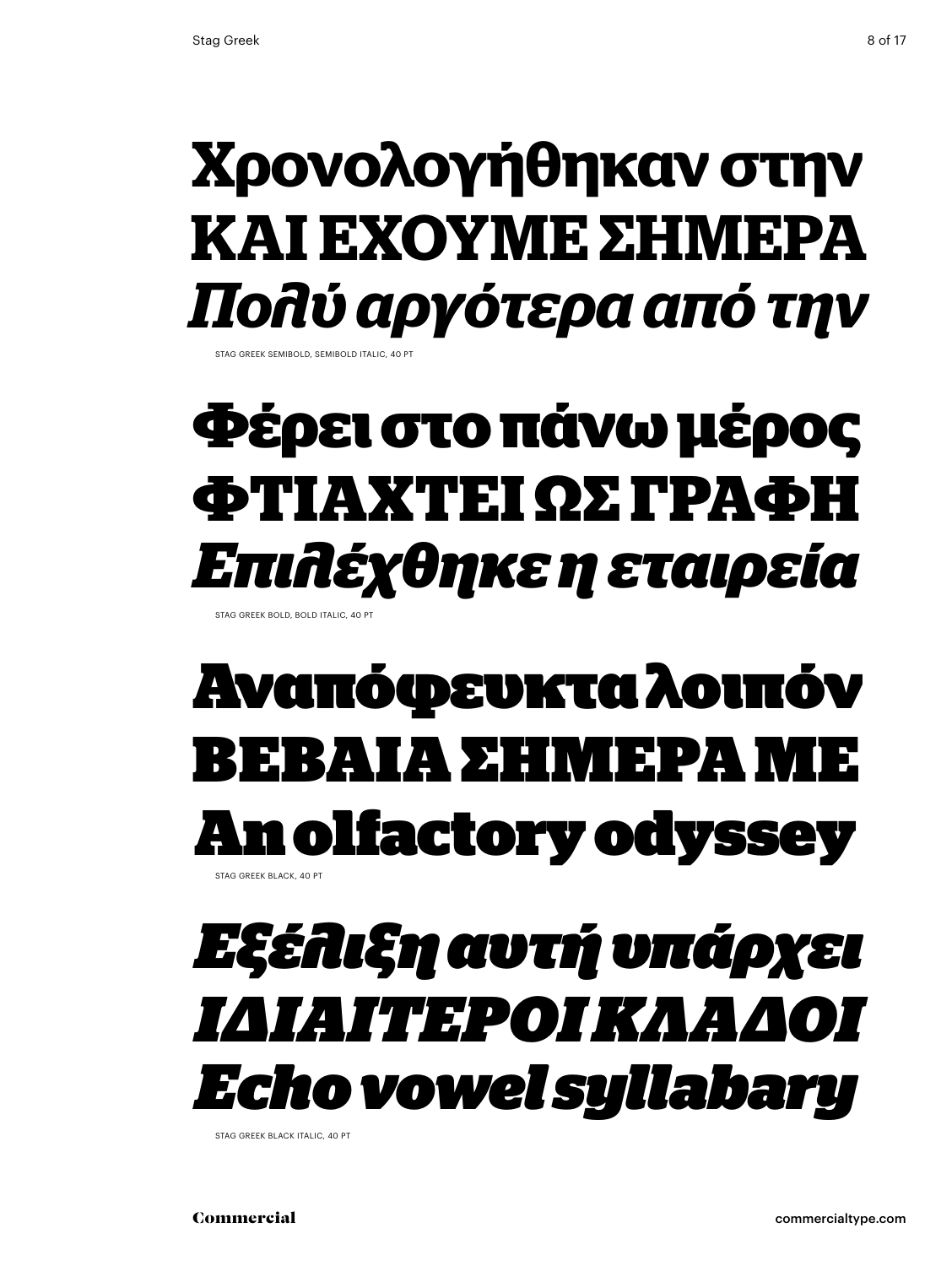ΤΟ 1530 ΕΙΧΕ 657 ΧΡΙΣΤΙΑΝΙΚΑ ΚΑΙ 2343 The ship's log indicated cargo of 172 tonnes *όπως το μαγνήσιο στους 1800 °F και Οι δοκιμές του άρχισαν τον Απρίλιο του 1872* STAG GREEK THIN, THIN ITALIC, 24 PT

ΓΕΓΟΝΟΣ ΗΤΑΝ ΠΩΣ ΑΥΤΟΣ Ο ΤΥΠΟΣ Από δε το 91 – 121 που άρχισε η ευρύτερη *Ενώ είναι γενικά αποδεκτό πως η Επειδή η Πρωτοϊνδοευρωπαϊκή ανάγεται* Stag Greek light, light italic, 24 Pt

ΤΟ 2005, ΠΕΡΙΠΟΥ ΤΟ 98% ΤΩΝ ΠΑΝΩ Στην Γερμανία υπήρχε ένα επιπρόσθετο *συμπιέζεται περίπου στα 105,3 bar Carrying six spanners held aloft, the waxy*

Stag Greek book, book italic, 24 Pt

ΤΟ ΗΛΕΚΤΡΙΚΟ ΔΥΝΑΜΙΚΌ ΣΗΜΕΙΟΥ Το πιο άφθονο (99,634%) από αυτά είναι *Ελεύθερη στον αέρα βρίσκεται σε Η μνήμη ενός ηλεκτρονικού υπολογιστή*

Stag Greek medium, medium italic, 24 Pt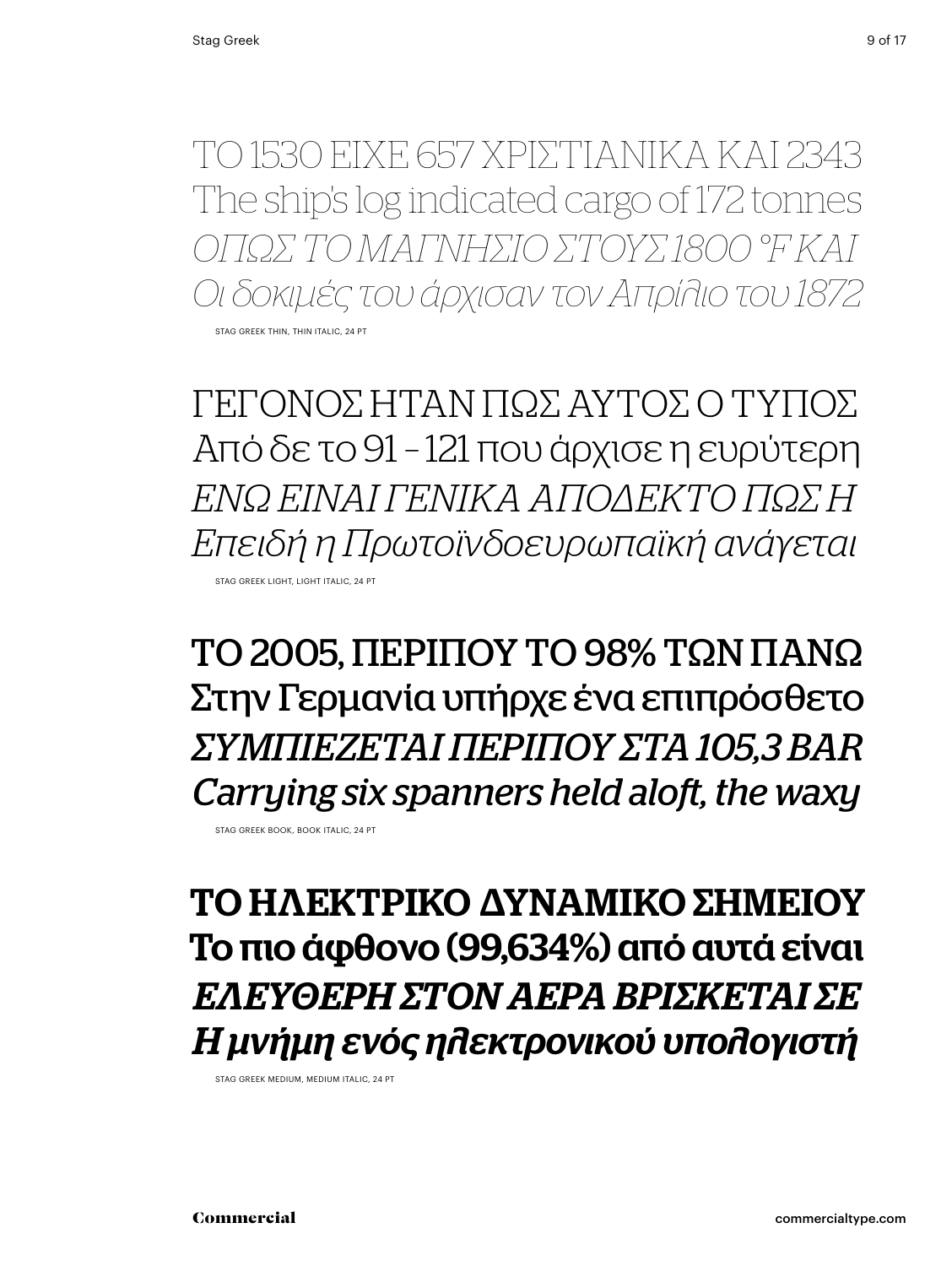#### **Τριγυρω υπήρΧαν ναοι, δωμάτια Άλλες πάλι γλώσσες και διάλεκτοι των** *Bu tarihten itibaren geçen 1502 Απο το 2002 αρχίζει η προετοιμασία και*

STAG GREEK SEMIROLD, SEMIROLD ITALIC, 24 PT

### **Εφέτος επρόκειτο να ενταχθεί Είχαν σχηματίσει στην νότια Αμερική** *Μεταξύ των άλλων μελετά την Τον Ιανουάριο του 2007 ταξίδεψε στη*

STAG GREEK BOLD, BOLD ITALIC, 24 PT

#### in abid to better understand Στο δεύτερο τμήμα υπάρχει άλλη μια ΣΤΟ ΣΥΣΤΗΜΑ SI Η ΔΥΝΑΜΗ ΕΊΝΑΙ The ideal temperature is 205 – 295°C

STAG GREEK BLACK, 24 PT

#### *Στόχος της γενετικής θεωρίας Ομιλείται επίσης σε Καναδά, Ελλάδα Damit wurdeder Grundstock Με τον όρο Μορφολογία εννοείται η*

STAG GREEK BLACK ITALIC, 24 PT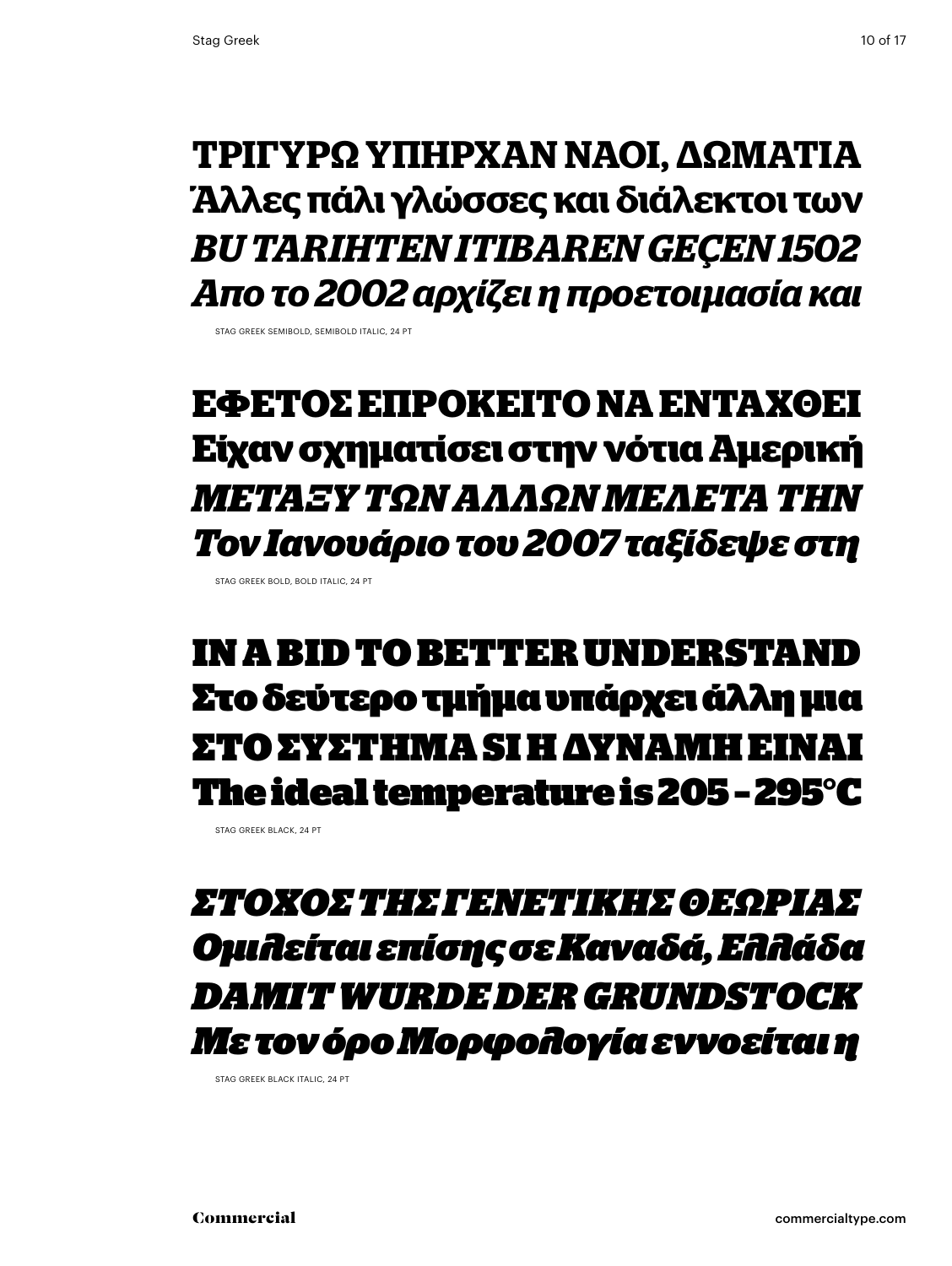Στις 30 ΑπριλίοΥ 2009, κΥκλοφόρησε η επίσημη Μετά το 512 ωστόσο, οι Σκύθες εγκατέλειψαν τη Μηδική *Το γεγονός ότι το 11% των επιτυχημένων αναβάσεων έγιναν* Stag Greek thin, thin italic, 18 Pt

Η ΕΠΊΣΗΜΗ ΕΠΙΤΑΧΥΝΣΗ Ο -120 ΚΜ/Η, ΣΥΜΦΩΝΑ Επιπλέον, η ανάλυση, η γεωμετρία και η τοπολογία, αν *Αναμφισβήτητα το σημαντικότερο χαρακτηριστικό της* Stag Greek light, light italic, 18 Pt

ΔΙΗΜΕΡΟ ΤΟΥ ΑΓΩΝΑ ΕΧΕΙ ΚΑΘΟΡΙΣΤΕΙ ΣΤΑ 110 € Συνεχίζει να είναι συνάρτηση, αλλά το πεδίο ορισμού *Στα πρώτα τέσσερα βιβλία παρουσιάζει το σχηματισμό* Stag Greek book, book italic, 18 Pt

ΣΤΗΝ ΠΡΑΓΜΑΤΙΚΟΤΗΤΑ. ΤΑ ΑΝΤΙΚΕΙΜΕΝΑ ΠΟΥ Το μέγιστο βάρος απογείωσης είναι 333.400 κιλά για *Εκεί που αυτές οι διαφορές πρέπει να ληφθούν υπόψη*

Stag Greek medium, medium italic, 18 Pt

**επιστημονική επανάσταση του 17ου αιώνα Χαρακτηριστικά της πρακτικής της εφαρμοσμένης** *Πιο αφηρημένες και γενικές μέθοδοι αναπτύχθηκαν* Stag Greek semibold, semibold italic, 18 Pt

**Γεωργακόπουλου, με ημερομηνία 1/5/1883 Το 1963, η United States Air Force άρχισε μία σειρά** *Κατασκευασμένους από ασβεστίτη (CaCO3), έχουν*

Stag Greek bold, bold italic, 18 Pt

Η ΑΡΧΙΤΕΚΤΟΝΙΚΗ ΠΡΟΣΒΑΣΗΣ ΣΤΗ ΜΝΗΜΗ Με έκταση 14,0 εκατομμύρια km2, είναι η πέμπτη *Για παράδειγμα, αν κάποιος χαρτογραφήσει ένα*

Stag Greek black, black italic, 18 Pt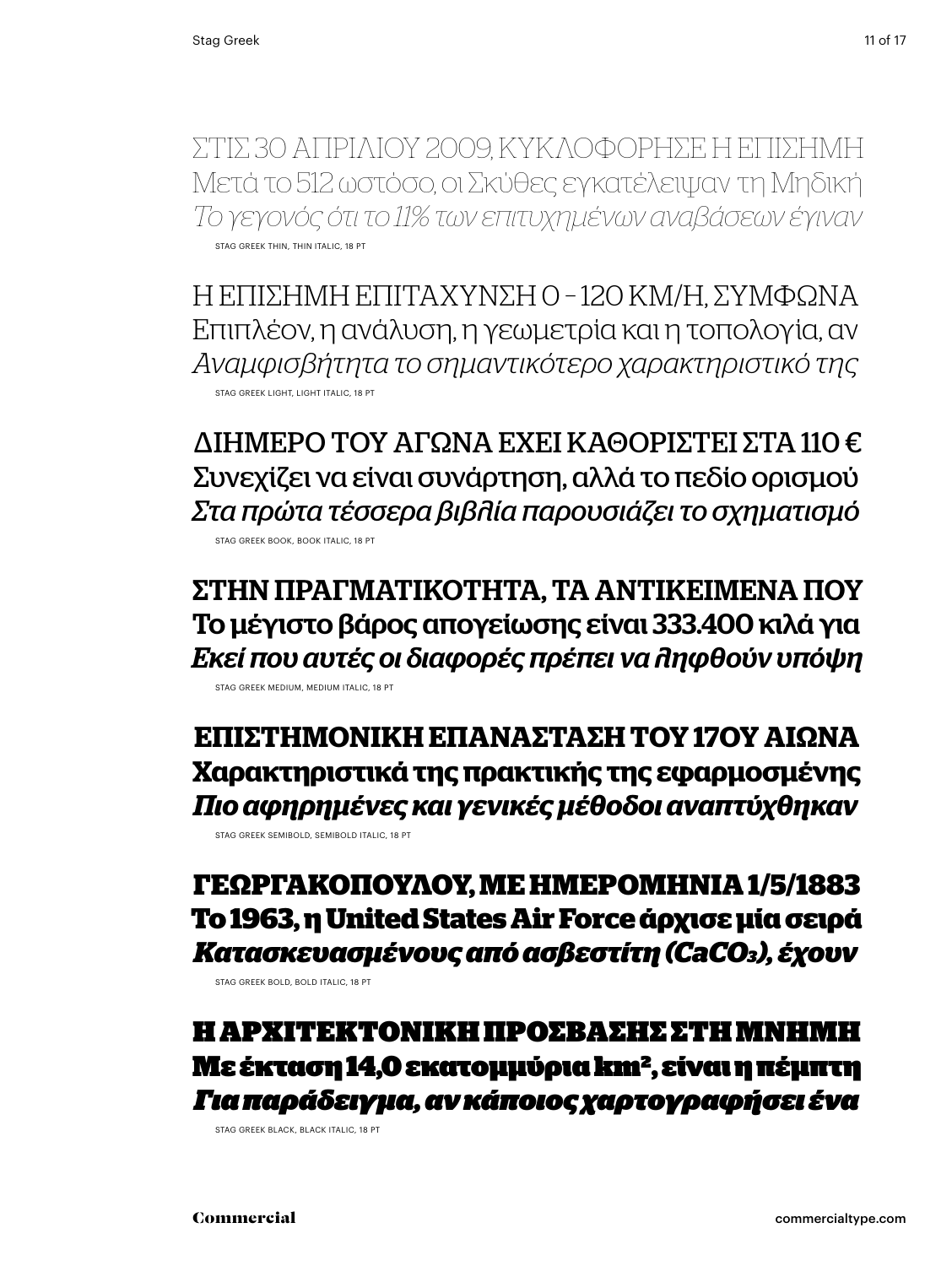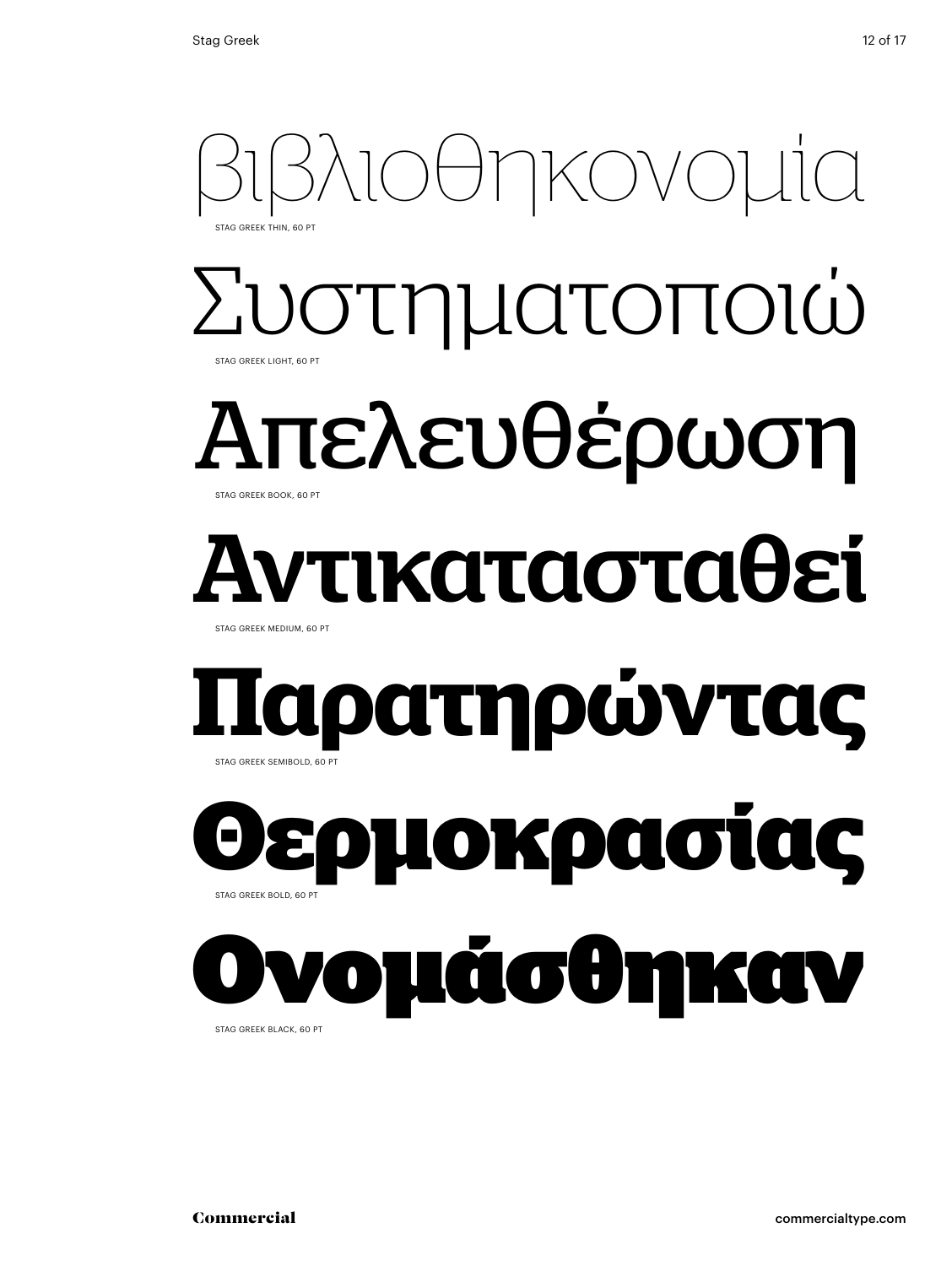

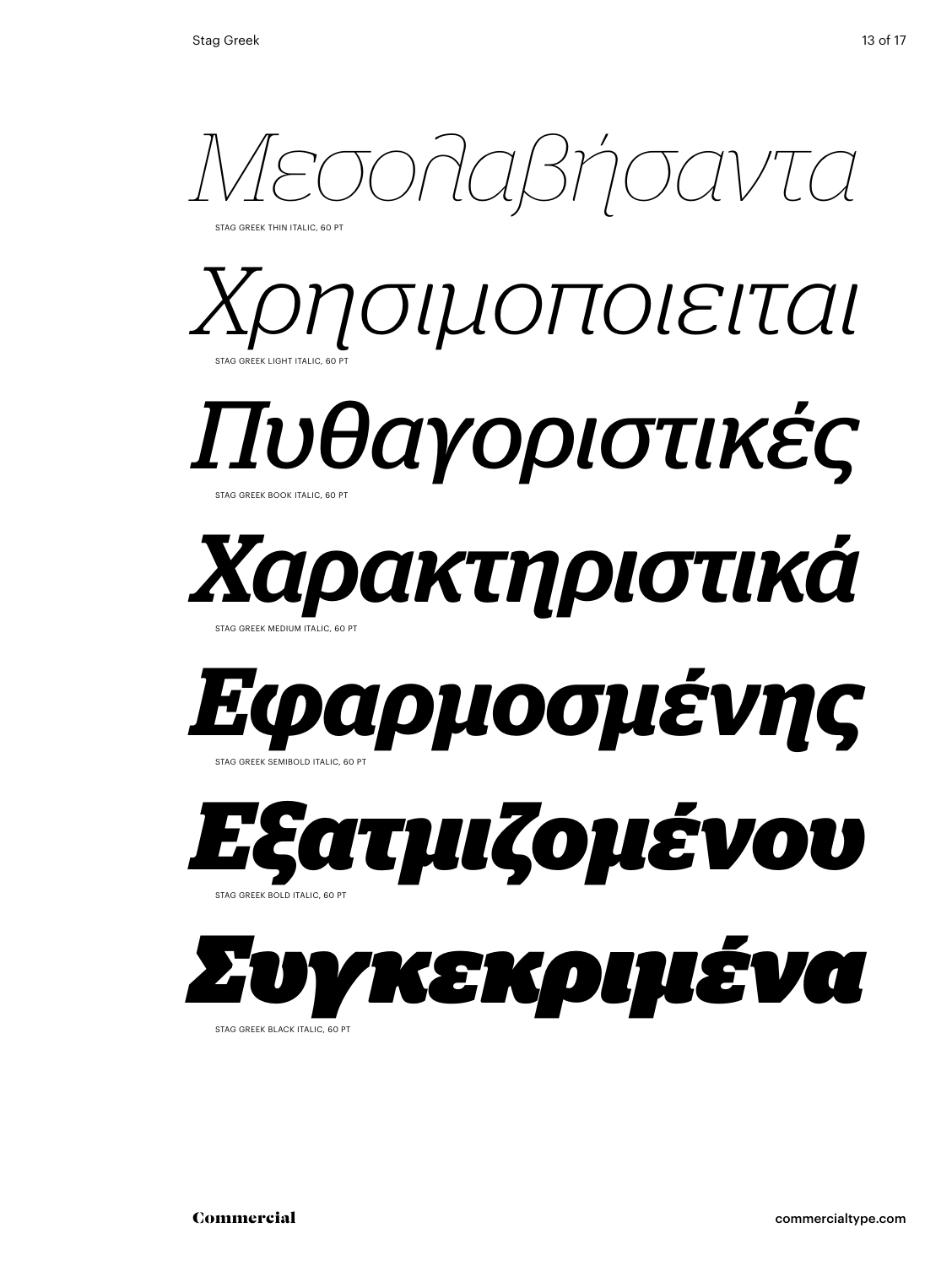| <b>UPPERCASE</b>                               | ΑΒΓΔΕΖΗΘΙΚΛΜΝΞΟΠΡΣΤΥΦΧΨΩ ΆΈΗ ΙΪΌΎΫ́ Ώ                                                                                         |
|------------------------------------------------|-------------------------------------------------------------------------------------------------------------------------------|
| LOWERCASE                                      | αβγδεζηθικλμνξοπρσςτυφχψω αεήιϊΐουΰΰώ                                                                                         |
| <b>UPPERCASE</b>                               | ABCDEFGHIJKLMNOPQRSTUVWXYZ                                                                                                    |
| LOWERCASE                                      | abcdefghijklmnopqrstuvwxyz                                                                                                    |
| STANDARD PUNCTUATION                           | i!¿?.,:;---()[]{}/ \&*@"'"""`,"«»⇔§•∙¶†‡©®™                                                                                   |
| ALL CAP PUNCTUATION                            | !¿---@•¶†‡<>                                                                                                                  |
| LIGATURES                                      |                                                                                                                               |
| PROPORTIONAL LINING<br>default figures         | \$£€¥1234567890¢f%‰#° <sup>ao</sup> <+=-×÷>                                                                                   |
| <b>TABULAR LINING</b>                          | $$EE41234567890$ cf%‰#<+=-x÷>                                                                                                 |
| PREBUILT FRACTIONS                             | $\frac{1}{2}$ $\frac{1}{3}$ $\frac{2}{3}$ $\frac{1}{4}$ $\frac{3}{4}$ $\frac{1}{8}$ $\frac{3}{8}$ $\frac{5}{8}$ $\frac{7}{8}$ |
| <b>NUMERATORS &amp;</b><br><b>DENOMINATORS</b> | $\text{H}^{1234567890\!}_{1234567890}$                                                                                        |
| STYLISTIC ALTERNATES                           | $<$ > $<$ $>$ 66 99 6 9                                                                                                       |
| ACCENTED UPPERCASE                             | ÁÂÀÄĂĂĂĀĄÅÆÆÇĆČĊŎĐÉÊÈËĔĔĒĘĞĜĢĠĦĤÍÎÌĬĪĮĨĬĴĶ<br>ŁĹĽĻĿÑŃŇŅŊÓÔŎŎŎŎŎØØŒŔŘŖŠŚŞŜȘÞŤŢŦÚÛÙŬŬŰŨŲŮŨ<br>ŴŴŴŴÝŶŶŸŽŹŻ                       |
| ACCENTED LOWER CASE                            | áâàäåããāaåææçćčĉċďđðéêèëĕėēęğĝģġħĥıíîìïiijĩijkłĺIlŀñńňn<br>'nŋóôòöõőōøøœŕřŗßšśşŝşþťţŧúûùüŭűūyůũẃŵẁẅÿŷỳÿžźż                    |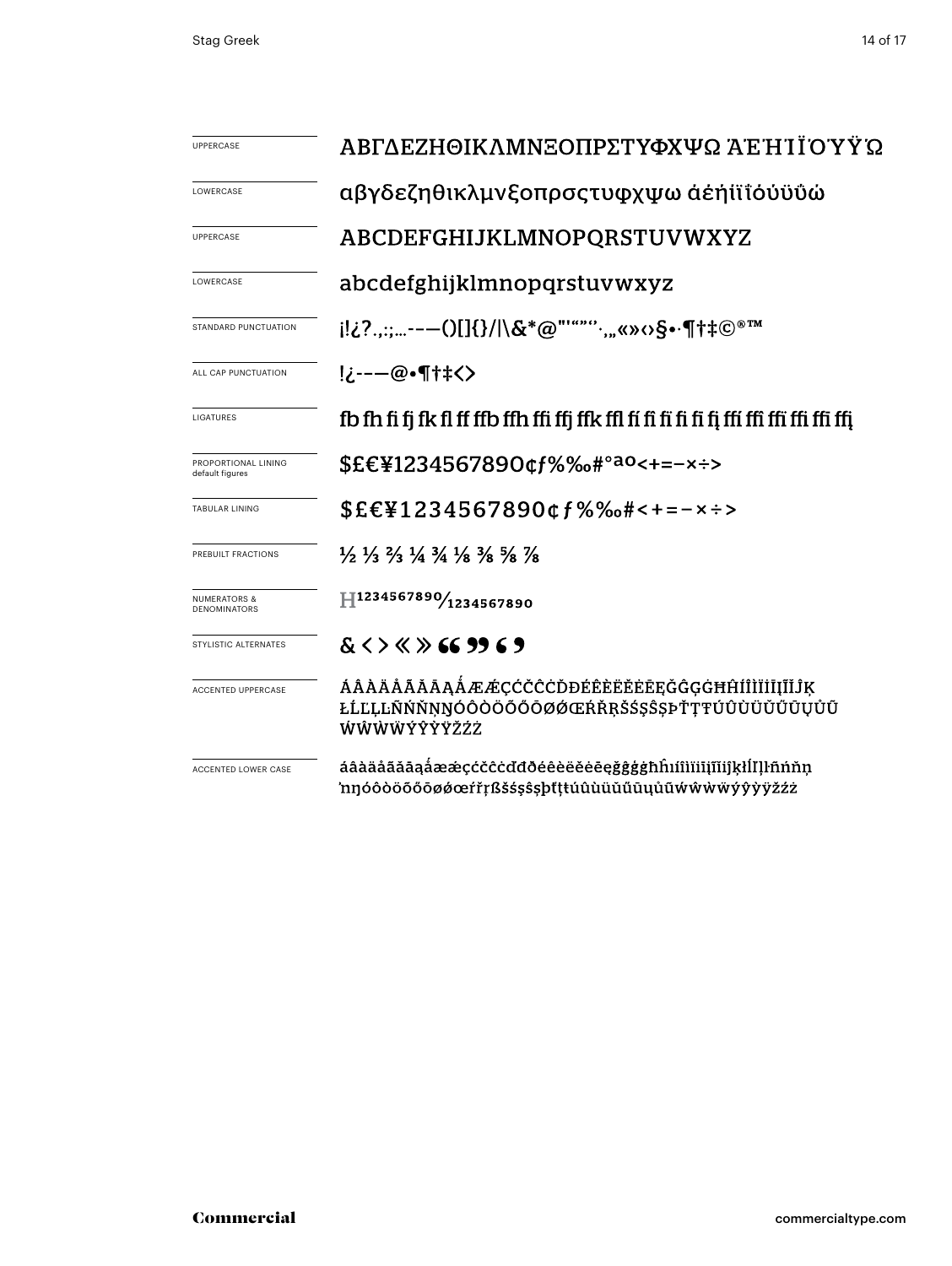| <b>UPPERCASE</b>                               | ΑΒΓΔΕΖΗΘΙΚΛΜΝΞΟΠΡΣΤΥΦΧΨΩ ΆΈ Ή Ί Ϊ́ΟΎΫ́ Ώ                                                                                                                                      |  |  |  |
|------------------------------------------------|-------------------------------------------------------------------------------------------------------------------------------------------------------------------------------|--|--|--|
| LOWERCASE                                      | αβγδεζηθικλμνξοπρσςτυφχψω άέἡἱϊῒόύϋΰώ                                                                                                                                         |  |  |  |
| <b>UPPERCASE</b>                               | <b>ABCDEFGHIJKLMNOPQRSTUVWXYZ</b>                                                                                                                                             |  |  |  |
| LOWERCASE                                      | abcdefghijklmnopqrstuvwxyz                                                                                                                                                    |  |  |  |
| STANDARD PUNCTUATION                           | $i$ !¿?.,:;---()[]{}/ \&*@"'""'';"«»<> $\S$ •·¶†‡©®™                                                                                                                          |  |  |  |
| ALL CAP PUNCTUATION                            | $ 2 - -\omega \cdot \eta'$                                                                                                                                                    |  |  |  |
| <b>LIGATURES</b>                               |                                                                                                                                                                               |  |  |  |
| PROPORTIONAL LINING<br>default figures         | \$£€¥1234567890¢f%‰#° <sup>ao</sup> <+=-×÷>                                                                                                                                   |  |  |  |
| <b>TABULAR LINING</b>                          | $$E\epsilon$ ¥1234567890¢f%‰#<+=-×÷>                                                                                                                                          |  |  |  |
| PREBUILT FRACTIONS                             | $\frac{1}{2}$ $\frac{1}{3}$ $\frac{2}{3}$ $\frac{1}{4}$ $\frac{3}{4}$ $\frac{1}{8}$ $\frac{3}{8}$ $\frac{5}{8}$ $\frac{7}{8}$                                                 |  |  |  |
| <b>NUMERATORS &amp;</b><br><b>DENOMINATORS</b> | H1234567890/1234567890                                                                                                                                                        |  |  |  |
| STYLISTIC ALTERNATES                           | $R$ afgyz ŔŘŖ áâàäåãăāąåğĝģģýŷÿỳżžż<br>fb ff fh fi fi fi fi fi fi fi fi fi fk fl ft ffb ffh ffi ffi ffi ffi ffi ffi ffi ffi ffk ffl fft<br>$8 \leftrightarrow 8 \times 69969$ |  |  |  |
| <b>ACCENTED UPPERCASE</b>                      | ÁÂÀÄÅÃĂĀĄÅÆÆÇĆČĈDĐÉÊÈËĔĔĘĞĜĢĠĦĤÍÎÌĬĬĪĨĨĴĶ<br>ŁĹĽĻĿÑŃŇŅŊÓÔŎŎŎŎŎØØŒŔŘŖŠŚŞŜȘÞŤŢŦÚÛÙÜŬŰŪŲ<br>ŮŨŴŴŴŴÝŶŶŸŽŹŻ                                                                        |  |  |  |
| ACCENTED LOWER CASE                            | áâàäåãăāąåææçćčĉċďđðéêèëĕēeġĝĝģġħĥıíîìïiiįĩĭiĵķłĺľļŀñńňṇ<br>'nŋóôòöõőōøøœŕřŗßšśşŝşþťţŧúûùüŭűūyůũẃŵẁẅÿýŷÿğžźż                                                                  |  |  |  |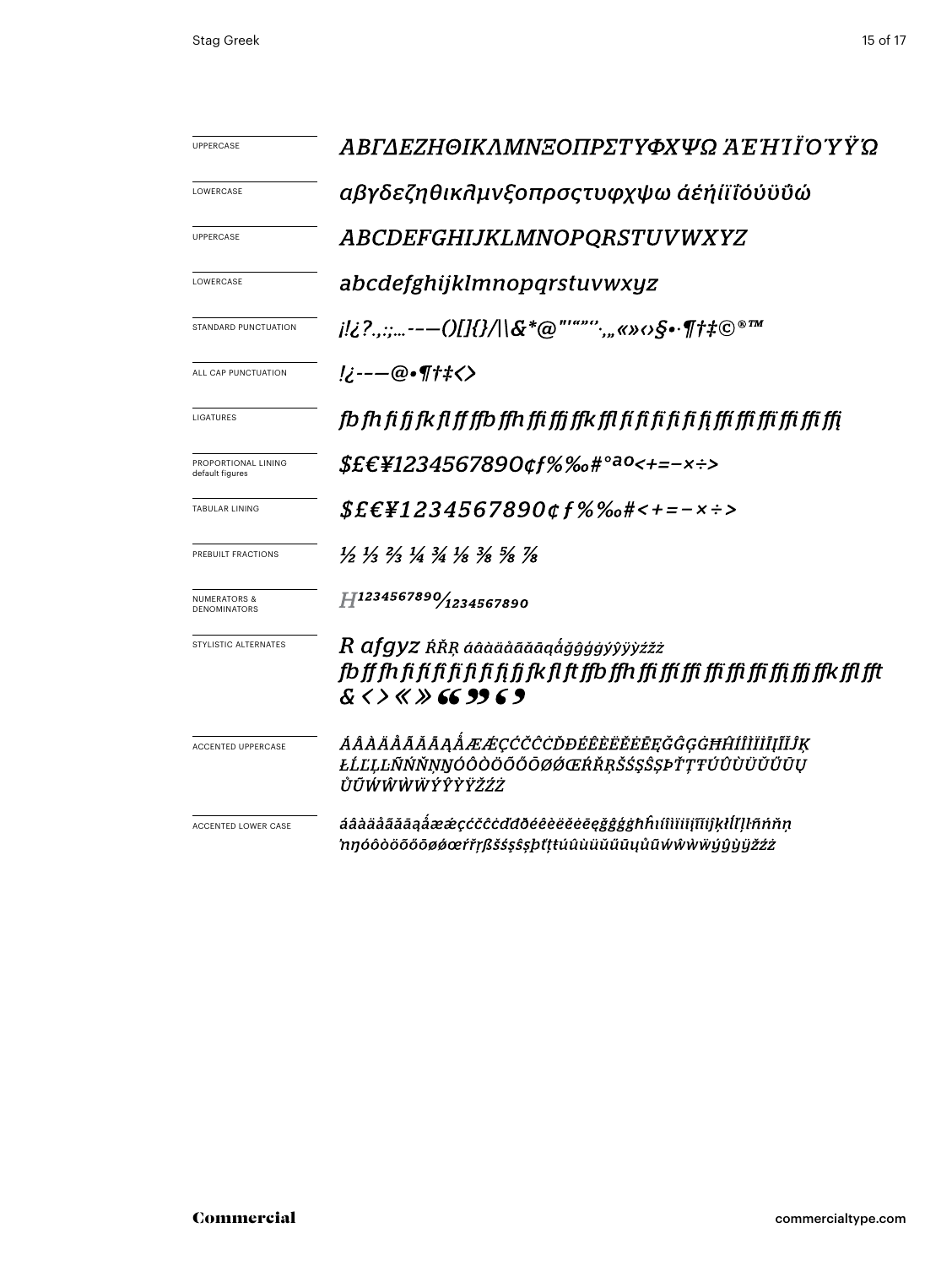| <b>OPENTYPE FEATURES</b><br><b>FAMILY WIDE</b>               | <b>DEACTIVATED</b>                |                                         | <b>ACTIVATED</b>                                 |                                        |  |
|--------------------------------------------------------------|-----------------------------------|-----------------------------------------|--------------------------------------------------|----------------------------------------|--|
| <b>ALL CAPS</b><br>Opens up spacing, moves<br>punctuation up |                                   | Quilts & [Covers] for \$24.65           | QUILTS & [COVERS] FOR \$24.65                    |                                        |  |
| PROPORTIONAL LINING<br>default figures                       | <b>Sale Price:</b><br>Originally: | \$3,460 €1,895<br>\$7,031 £9,215        | Sale Price:<br>Originally:                       | \$3,460 €1,895<br>\$7,031 £9,215       |  |
| <b>TABULAR LINING</b>                                        | <b>Sale Price:</b><br>Originally: | \$3,460 €1,895<br><b>\$7,031 £9,215</b> | Sale Price:<br>Originally:                       | \$3,460 €1,895<br>\$7,031 £9,215       |  |
| <b>FRACTIONS</b><br>ignores numeric date format              |                                   | 21/03/10 and 21/18 460/920              | $21/03/10$ and $2\frac{1}{18}$ 46% <sub>20</sub> |                                        |  |
| <b>DENOMINATOR</b><br>for making arbitrary fractions         | 0123456789 0123456789             |                                         | O123456789 0123456789                            |                                        |  |
| NUMERATOR<br>for making arbitrary fractions                  | 0123456789 0123456789             |                                         |                                                  | 0123456789 0123456789                  |  |
| LANGUAGE FEATURE<br>Română (Romanian) s accent               |                                   | ÎNSUȘI conștiința științifice           | ÎNSUȘI conștiința științifice                    |                                        |  |
| <b>OPENTYPE FEATURES</b><br><b>ROMAN &amp; ITALIC</b>        | <b>DEACTIVATED</b>                |                                         | <b>ACTIVATED</b>                                 |                                        |  |
| TITLING ALTERNATES<br>lower uppercase accents                | MÝRDALSJÖKULL, ÍSLANDS            |                                         | MÝRDALSJÖKULL, ÍSLANDS                           |                                        |  |
| STYLISTIC SET 09<br>titling quotes                           |                                   | 'SEEN' « dans la chambre »              | $SEEN$ $\bullet$ $\&$ dans la chambre $\&$       |                                        |  |
| STYLISTIC SET 10<br>alternate &                              |                                   | Θερμοκρασίας & Μεταβλητές               | Θερμοκρασίας & Μεταβλητές                        |                                        |  |
| <b>OPENTYPE FEATURES</b><br><b>ROMAN</b>                     | <b>DEACTIVATED</b>                |                                         | <b>ACTIVATED</b>                                 |                                        |  |
| STYLISTIC ALTERNATES<br>Illustrator/Photoshop                | Θερμοκρασίας & Μεταβλητές         |                                         | Θερμοκρασίας & Μεταβλητές                        |                                        |  |
| <b>OPENTYPE FEATURES</b><br><b>ITALIC</b>                    | <b>DEACTIVATED</b>                |                                         | <b>ACTIVATED</b>                                 |                                        |  |
| STYLISTIC SET 01<br>alternate a g                            |                                   | Captivating aglets gain disgrace        |                                                  | Captivating aglets gain disgrace       |  |
| STYLISTIC SET 02<br>alternate y                              | Playing reality yearns yesterday  |                                         | Playing reality yearns yesterday                 |                                        |  |
| STYLISTIC SET 03<br>alternate ligatures                      | Official fjording offkey snuffbox |                                         | Official fjording offkey snuffbox                |                                        |  |
| STYLISTIC SET 04<br>alternate z                              |                                   | Cozy zonings razed zany mazes           | Cozy zonings razed zany mazes                    |                                        |  |
| STYLISTIC SET 05<br>alternate R                              | Reading Readies Rightly Rulings   |                                         |                                                  | <b>Reading Readies Rightly Rulings</b> |  |

STYLISTIC ALTERNATE<br>Illustrator/Photoshop

*Reigning officials cozy & offhand Reigning officials cozy & offhand*